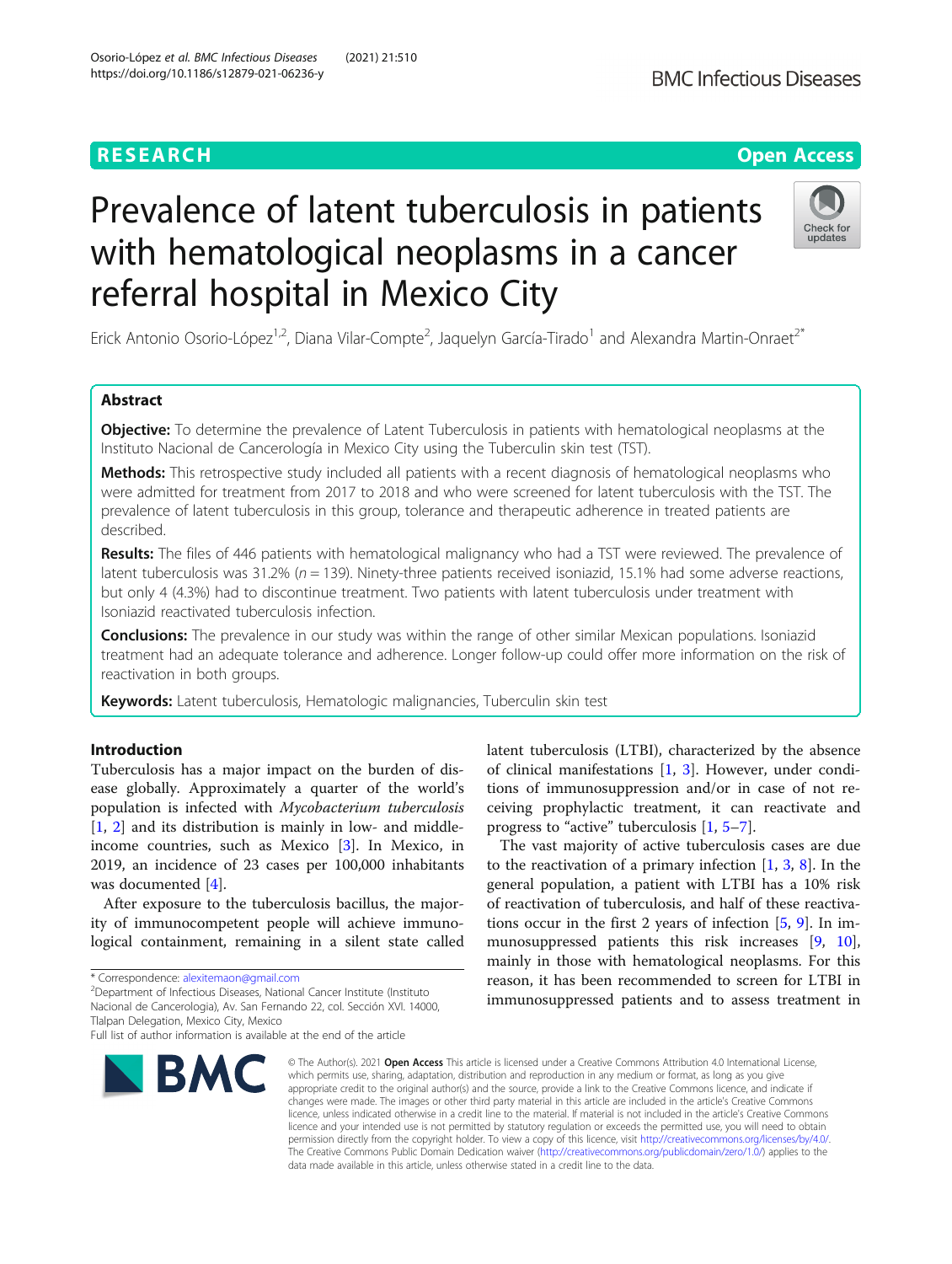those who test positive, to reduce the probability of reactivation of tuberculosis [[1](#page-6-0), [5](#page-6-0), [11](#page-6-0), [12](#page-6-0)].

The most widely used diagnostic tool for the detection of LTBI is the tuberculin skin test (TST) [\[2](#page-6-0), [3](#page-6-0), [13\]](#page-6-0). Another method approved by international guidelines is IFNγ release assays (IGRAs), which offer greater specificity. However, both tests have decreased sensitivity in immunosuppressed patients. Detection algorithms have been proposed using the two tests consecutively to increase sensitivity or applying a TST booster. Until now there is little information reported in this regard in patients with hematological neoplasms. A recent Mexican study reported a 20% prevalence in bone marrow transplant candidates who underwent TST booster screening [\[14\]](#page-6-0).

Treatment for LTBI has been shown to be effective in preventing its progression to active TB in immunocompromised patients [\[15](#page-6-0)–[18\]](#page-6-0). The currently recommended regimens are isoniazid (INH) 5 mg/kg once a day for 9 months [[1\]](#page-6-0), rifampin once a day for 4 months, or combined treatments (isoniazid plus rifapentine or isoniazid plus rifampicin for 3 months) [[1,](#page-6-0) [9\]](#page-6-0).

In Mexico, there are few publications on the prevalence of LTBI in patients with hematologic malignancies. The Instituto Nacional de Cancerología (INCan) has a large population of cancer patients. The aim of this study was to establish the prevalence of LTBI in patients with a recent diagnosis of hematological neoplasm and tolerance to treatment with isoniazid in our Institution.

## Material and methods

INCan is a cancer, referral and teaching hospital located in Mexico City, which serves adult cancer patients who do not have social security, mainly from the central region of the country. It has 133 beds and a 40-bed hematology hospitalization service.

# Screening for latent tuberculosis

As of 2017, the INCan routinely applied the detection and treatment of LTBI in patients with hematological neoplasms, as recommended by international guidelines. As part of the initial studies in patients with suspected hematologic malignancy, screening for latent tuberculosis using the TST is performed free of charge at the hospital. The interferon gamma release assay is not available at the INCan. If TST is positive, the patient is referred to the outpatient infectious diseases clinic to rule out active tuberculosis and assess the initiation of treatment for LTBI, while continuing its diagnostic and therapeutic approach by hematologists. All patients attend with a chest x-ray image that is performed as part of their hematologic approach, a positron emission tomography (PET) scan or a full-body computed tomography scan. During the Infectious

Diseases consultation, patients are asked about a history of exposure to tuberculosis, consumption of non-pasteurized dairy products, smoking, alcoholism, diabetes mellitus, exposure to biomass and the presence of respiratory symptoms (cough, hemoptysis, fever and/or chills).

For the diagnosis of LTBI, the TST is considered positive if there is an induration greater than or equal to 5 mm, which is the cut-off point established for immunocompromised patients, in addition to a chest imaging without findings compatible with tuberculosis, and the absence of symptoms consistent with tuberculosis [[5](#page-6-0)].

Patients who meet the above criteria are started on treatment with INH. In cases with gastric intolerance due to gastrointestinal tumors or chemotherapy, or baseline alterations in liver function tests, the initiation of treatment is postponed. This is an individualized decision made by the infectious diseases' physicians in charge of the case.

The standard treatment used at the INCan is INH 5 mg/kg/day up to a maximum of 300 mg in tablets, plus B6 vitamin for 9 months. Patients are followed up once a month for the first month and every 2 months thereafter, with clinical and laboratory evaluations with liver function tests. In each clinical assessment, an intentional search is made for symptoms related to common adverse reactions to INH.

#### Study design

We conducted a retrospective and descriptive study between 01/01/2017 and 12/31/2018 of all patients > 18 years with a hematological malignancy, and in whom a TST was performed. Sociodemographic and clinical data on the type of hematological neoplasm were collected, in addition to those related to its treatment. For the BCG vaccine record, patients were asked if they had received the vaccine, and this was confirmed by the presence of a scar on the upper arm. On the other hand, baseline values of liver function tests and those with the highest value during the period of treatment with Isoniazid were collected. The foregoing was done in order to assess tolerance and toxicity to the use of isoniazid in conjunction with chemotherapy. Hepatic toxicity was defined as elevation of transaminases five times higher than the normal upper limit, or three times higher in the presence of symptoms. In the event of liver toxicity, INH treatment was suspended. In the cases in which they presented elevation of transaminases but not in critical values, a closer follow-up was performed.

A follow-up was performed for at least 1 year after completing prophylactic treatment for LTBI, or, for patients with negative TST, 1 year after completing their oncological treatment.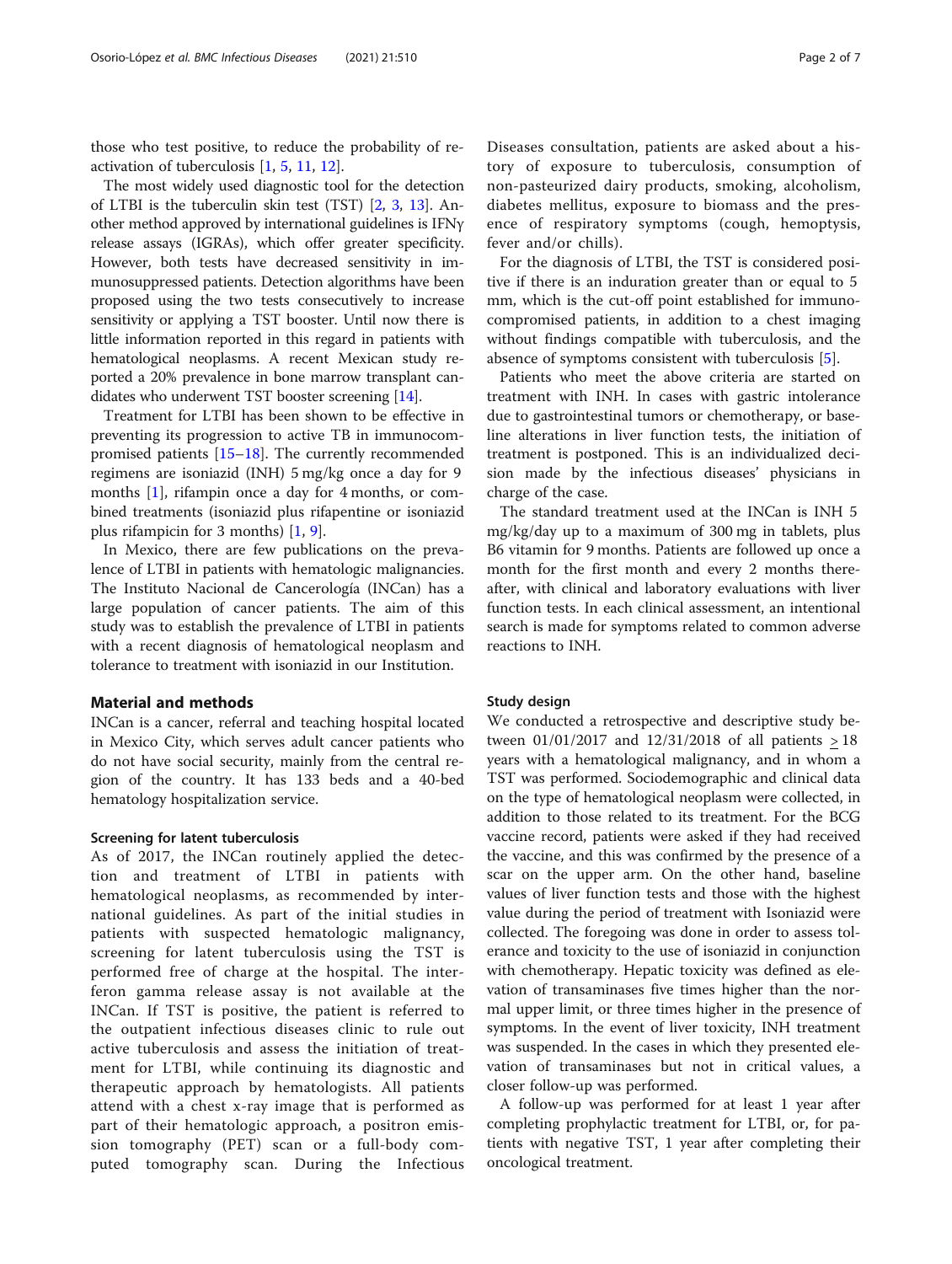# Data analysis

The prevalence of LTBI was estimated with the number of patients with LTBI diagnoses divided by the total number of patients included for analysis. The cumulative incidence of active tuberculosis was reported as the number of new cases of active tuberculosis detected during the study period divided by the total number of patients included for analysis.

A descriptive analysis was conducted. Categorical variables are expressed as frequencies, and for the quantitative variables, mean and standard deviation or median and percentiles are reported, according to the distribution of the variables, using the Kolmogorov-Smirnov test. A bivariate analysis was performed; for qualitative variables, the Chi-square or Fisher's exact test was used, and for quantitative variables, the Student's t-test or Mann-Whitney U test were used. All statistical analysis was conducted with the IBM SPSS program version 25.0 for the MacOS operating system in Spanish.

# Ethical considerations

The study was approved by the Institutional Review Committee "Comité de Ética en Investigación" (number Rev./0014/19) of the INCan. Due to the nature of the study, being observational and retrospective, the INCan's "Comité de Ética en Investigación" waived the written informed consent.

# Results

During the study period, 1372 patients were seen at the hematology department for workup, with a suspicion of hematologic neoplasms. In 96 of these patients (7%), a hematologic neoplasm was excluded. The TST was performed in 504 patients, which corresponds to 37% of all patients seen at the hematology department during the study period. Fifty-eight patients were excluded, in whom the diagnosis of hematological cancer was not confirmed. The final cohort for analysis were 446 patients (Fig. 1).

The diagnoses of the excluded patients were: nonhematological neoplasms  $(n = 31)$ , lymphoid hyperplasia  $(n = 7)$ , infectious pathology  $(n = 3)$  among which a patient with tuberculous splenitis stands out, a neoplasm was ruled out with no definitive diagnosis  $(n = 16)$ ; in one patient there were no available medical records.

Fifty-one percent of the participants were women. The median age was 54 years (40–66), 87.4% of the patients came from the central region of the country. Almost 50 % had no occupation (45.3%); 10.3% were illiterate, 13.5% did not complete elementary school, 59.9% received basic education and 17.2% had a higher degree.

Of the population studied, 40.1% had a history of smoking. The prevalence of diabetes mellitus was 15.9%, while 3.8% of patients were living with HIV. The hematologic neoplasms were: Non-Hodgkin's lymphoma, 59.9%  $(n = 267)$ ; Hodgkin lymphoma, 17.9%  $(n = 80)$ ; multiple myeloma, 10.3%  $(n = 46)$ ;

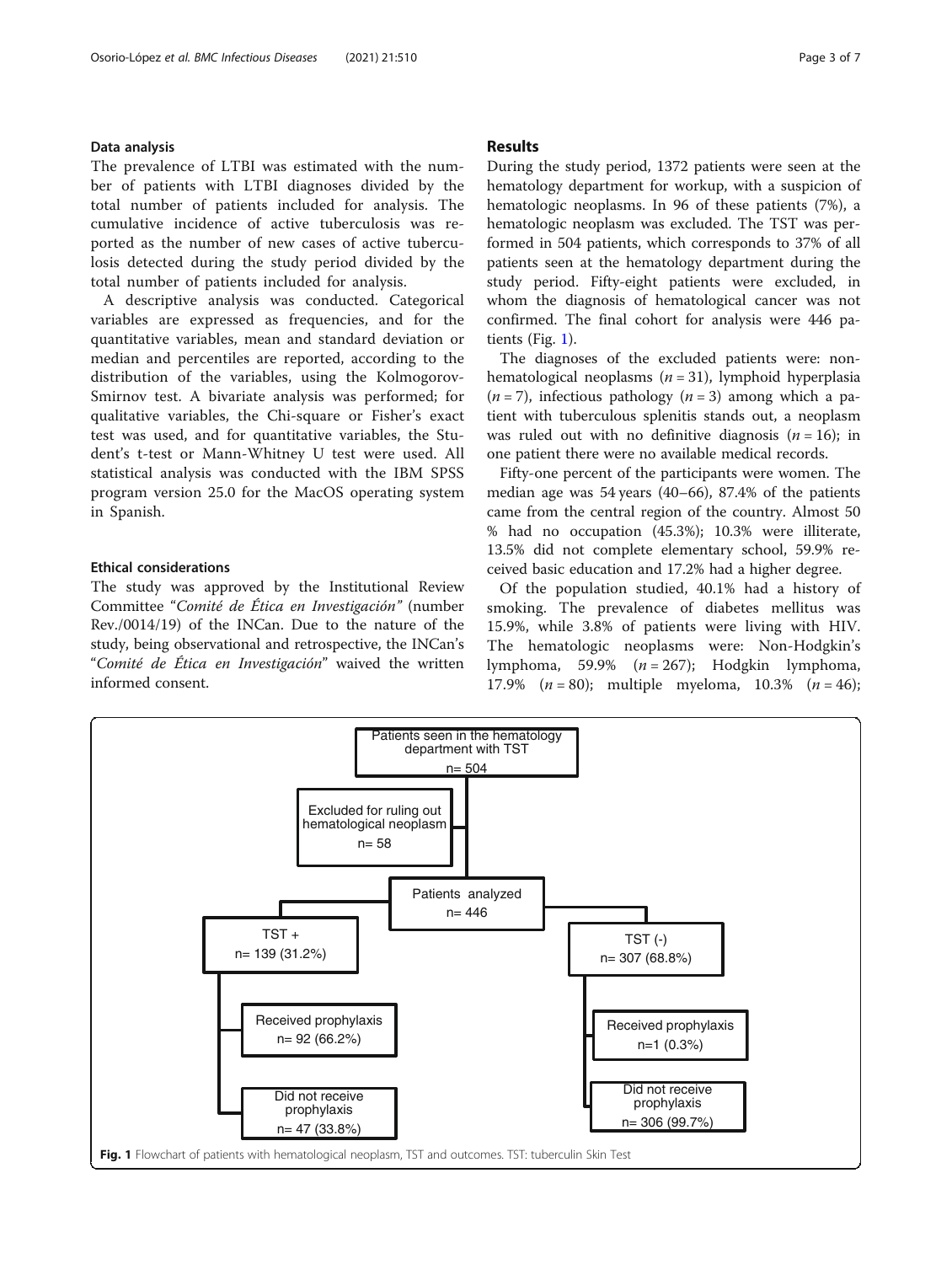leukemia, 7.6%  $(n = 34)$  and other hematologic neoplasms, 4.3%  $(n = 19)$ .

TST was positive in 139 of the 446 patients. The prevalence of latent TB was 31.2%. No active tuberculosis was documented at the time of hematological neoplasm diagnosis in any case. Table 1 shows the clinical and sociodemographic characteristics of the population studied by TST result.

Within the exposure history, 72% ( $n = 36$ ) of the patients who reported a history of consumption of unpasteurized dairy products had a positive TST (OR 4.863, CI 95% 2.38– 9.24,  $p < 0.0001$ ). As expected, 74% ( $n = 17$ ) of patients with a known exposure to TB patients had a positive TST (OR 5.074, CI 95% 1.928–13.349, p < 0.001).

On the other hand, only 6%  $(n = 1)$  of the 17 HIV positive patients of this cohort had a positive TST (OR 0.132, IC 95% 0.017-1.004,  $p = 0.029$ ). Regarding the characteristics of the HIV patients, their median CD4 count was 164 cel/mm<sup>3</sup>; lymphoma diagnosis was an AIDS defining event for 41% of them, who were recently diagnosed and not on antiretroviral therapy at the moment of the TST.

Ninety-three patients received treatment for latent tuberculosis. Of these, 92 had a positive TST and it was decided to treat one patient with negative TST due to a history of direct exposure to a case of Tuberculosis. All patients with LTBI were treated with 300 mg of isoniazid daily, in addition to vitamin B6 for 9 months. Fourteen patients (15.1%) had an adverse reaction to INH: 7 had neuropathy, 4 had an increase in transaminases, and 3 had GI intolerance. A history of alcohol consumption was reported in three cases of neuropathy, one case of gastric intolerance and one case of transaminase increase. Two patients with neuropathy were smokers as well as one patient with gastric intolerance and one patient with transaminase increase. There were no associations between the exposure factors and the presence of adverse reactions.

Sixty-seven patients completed the treatment (72%). In 10 patients, there was no information available on whether or not INH was completed. Sixteen patients (17.2%) suspended treatment: 9 due to voluntary abandonment, 4 due to toxicity and medical indication (hypertransaminasemia  $(n = 3)$  and gastric intolerance  $(n = 1)$ , one due to shortage of isoniazid. Active tuberculosis was documented in two patients; therefore, the regimen was changed to an antituberculous treatment with isoniazid/rifampicin/ethambutol/pyrazinamide.

The mean follow up time of the cohort was 1.77 years; 72% ( $n = 322$ ) completed at least 1 year of follow up and 58% ( $n = 259$ ) had at least 2 years (58%). The main reasons for not having follow up visits at one and 2 years were death (41 and 34% respectively) and lost to follow up (51 and 47% respectively).

Table 1 Clinical and sociodemographic characteristics between positive and negative TST groups

| Variable                           | TST (+)<br>139 (31.2%) | $TST(-)$<br>307 (68.8%) |
|------------------------------------|------------------------|-------------------------|
| Age (median, IQR)                  | 55 (44–67.5)           | 53 (38–65)              |
| Sex                                |                        |                         |
| Women                              | 77 (33.9)              | 150 (66.1)              |
| Men                                | 62 (28.3)              | 157(71.7)               |
| BCG vaccination ( $n = 442$ )      |                        |                         |
| Yes                                | 86 (34.4%)             | 164 (65.6)              |
| No                                 | 53 (27.6)              | 139 (72.4)              |
| <b>Educational level</b>           |                        |                         |
| Illiterate                         | 16 (34.8)              | 30 (65.2)               |
| Incomplete elementary school       | 23 (38.3)              | 37 (61.7)               |
| Elementary school                  | 24 (31.6)              | 52 (68.4)               |
| Secondary school                   | 34 (35.1)              | 63 (64.9)               |
| High school or technician          | 23 (25.6)              | 67 (74.4)               |
| Bachelor's degree                  | 17 (26.6)              | 47 (73.4)               |
| Postgraduate studies               | 2(15.4)                | 11 (84.6)               |
| Type of neoplasm                   |                        |                         |
| Hodgkin Lymphoma                   | 11 (13.7)              | 69 (86.3)               |
| Non-Hodgkin's Lymphoma             | 100 (37.5)             | 167 (62.5)              |
| Leukemias                          | 12 (35.3)              | 22 (64.7)               |
| Multiple Myeloma                   | 13 (28.3)              | 33 (71.7)               |
| Other haematological neoplasms     | 3(15.8)                | 16 (84.2)               |
| Residence                          |                        |                         |
| Northern Region                    | 3 (100)                | N/A                     |
| Central Region                     | 117 (30)               | 273 (70)                |
| South-East Region                  | 22 (41.5)              | 31 (58.5)               |
| Occupation                         |                        |                         |
| Household activities               | 58 (28.7)              | 144 (71.3)              |
| Agriculture                        | 27 (38.6)              | 43 (61.4)               |
| Trades (Unqualified Labor)         | 37 (33.9)              | 72 (66.1)               |
| Non-healthcare professional        | 11(35.5)               | 20 (64.5)               |
| Healthcare professional            | 3(30)                  | 7(70)                   |
| Student                            | 2 (15.4)               | 11 (84.6)               |
| Others                             | 10 (90.9)              | 1(9.1)                  |
| <b>Comorbidities and exposure</b>  |                        |                         |
| Diabetes Mellitus                  | 34 (47.9)              | 37 (52.1)               |
| Patients living with HIV           | 1(5.9)                 | 16 (94.1)               |
| Consumption of unpasteurized dairy | 36 (72)                | 14 (28)                 |
| Exposure to tuberculosis cases     | 17 (73.9)              | 6 (26.1)                |
| Alcoholism                         | 55 (30.6)              | 125 (69.4)              |
| Smoking                            | 61 (34.1)              | 118 (65.9)              |

BCG Bacillus Calmette Guerin, TST Tuberculin Skin Test, IQR Interquartile range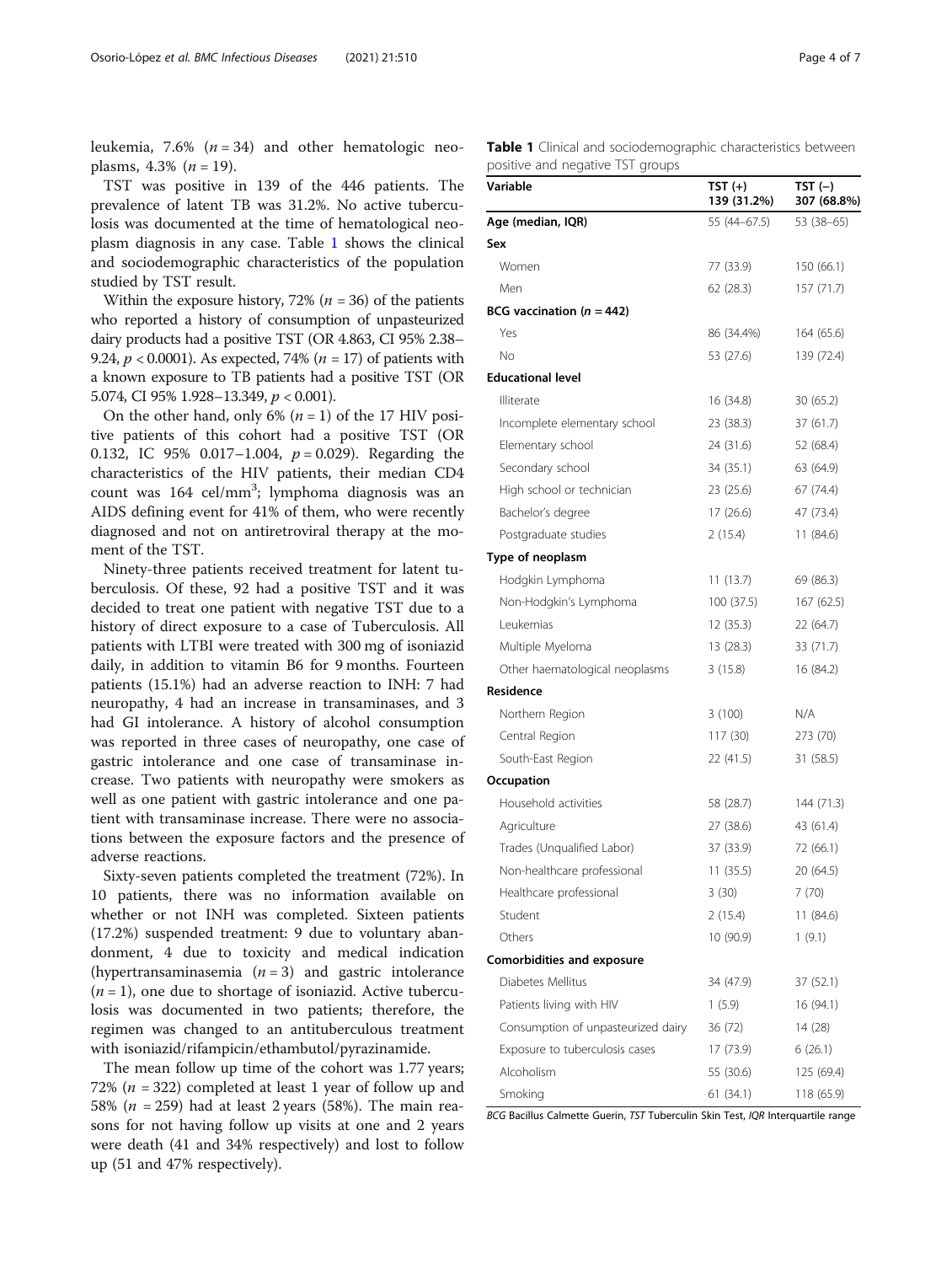Two cases of active tuberculosis were detected. The incidence of tuberculosis was 0.45%, corresponding to a population rate of 448 per 100,000. Both patients had LTBI and were receiving treatment with INH. The first case was a patient who had been on INH for 6 months with adequate adherence to it. While on INH, the patient presented with pneumonic symptoms, she underwent a bronchoalveolar lavage with a culture report of Aspergillus spp and a positive Ziehl Neelsen (ZN) stain. The culture for mycobacteria was negative. This 62 year-old patient had a diagnosis of Hodgkin's lymphoma and had received chemotherapy and radiotherapy. She had completed 5 cycles of ABVD (adriamycin, bleomycin, vinblastine and dacarbazine) 2 months earlier and was on radiotherapy of the neck. Tuberculosis treatment was decided based on the ZN stain, the chest tomography scan and the clinical course. INH was stopped and antituberculosis treatment was started based on international guidelines with 4 drugs for 2 months (isoniazid/rifampicin/pyrazinamide/ethambutol) and two drugs for 4 more months (rifampicin/isoniazid), in addition to antifungal treatment, with a good response.

The second case of active tuberculosis was a 65-yearold male patient with a diagnosis of Non-Hodgkin's Lymphoma on treatment, who had received 2 cycles of rituximab + CHOP (cyclophosphamide, doxorubicin, vincristine and prednisone) and was on INH prophylaxis. One month after starting INH, neck lymph node tuberculosis was diagnosed. The lymph node was cultured and reported Mycobacterium tuberculosis. Drug resistance testing reported susceptibility to all first line antituberculosis drugs. He received anti-tuberculous treatment for 6 months with adequate clinical response.

# **Discussion**

This study reports a prevalence of latent tuberculosis in patients with hematological neoplasms of 31.2%. In Mexico, the prevalence reports vary widely according to the geographic area and population evaluated. A study of migrants at the border with the United States reported a prevalence of up to 55% using a combined strategy of  $TST + IGRA$  [\[19](#page-6-0)]. Another study carried out at a social security institution in Mexico City with diabetic patients, found a prevalence of 51% using only TST with an induration greater than 5 mm [[20](#page-6-0)]. Another study reported a prevalence of 33.5% in patients with rheumatoid arthritis using TST booster [\[21](#page-6-0)]. C. Bourlon et al., found a prevalence of 20% in a population of hematology transplant recipients using TST booster. In our case, as the patients were evaluated before starting chemotherapy, the booster was not used. In their study, C. Bourlon et al. report a prevalence in healthy bone marrow donors of 40% which, together with the social security institution results, probably better reflects the prevalence in the general population of Mexico [[14](#page-6-0)].

The TST has been the most widely used screening method for the diagnosis of LTBI. However, given its low specificity and lower sensitivity, in patients with a high risk of reactivation of tuberculosis, such as immunosuppressed patients, a combined IGRA and TST screening has been suggested. The above, in order to increase the diagnostic efficacy and in case of positivity of any of the tests, provide treatment to these patients [[10](#page-6-0), [12,](#page-6-0) [17](#page-6-0)]. In our study, within the group of patients with negative TST, no cases of active tuberculosis were documented. Although it was not designed to evaluate the diagnostic performance of the TST, as there were no cases of reactivation in the negative TST group, it could be considered that no further diagnostic tests are necessary to improve the sensitivity of the diagnosis.

Regarding immunosuppressed patients and those undergoing cytotoxic chemotherapy, it is important to reduce the probability of drug interactions and/or suspension due to intolerance to treatment. Currently, there are shortened regimens that are recommended as firstline treatment, such as INH/rifampicin dual therapy for 3 months [[1](#page-6-0), [9](#page-6-0)] for which a similar tolerance and efficacy was reported compared to the standard regimen [[1\]](#page-6-0). It has been observed that with these regimens, there is greater adherence to treatment and a similar tolerance compared to monotherapy regimens [[22](#page-6-0)–[25](#page-6-0)]. However, these regimens have not been studied in chemotherapy patients with the risk of interactions associated with rifampicin. In our study, 9 out of 93 patients (9.6%) abandoned treatment and this might probably be decreased with shorter schemes. More information is needed in patients with hematological malignancies in order to establish the safety and efficacy of shortened regimens and the risk of interactions with the use of rifampicin.

Most of the patients had adequate tolerance and adequate therapeutic adherence. Adverse effects occurred in 15.1%, but only 4.3% required the suspension of treatment. Neither one was a significant drug interaction demonstrated with the simultaneous use of different chemotherapy regimens during the follow-up period. Therefore, it could be considered, for now, as an adequate scheme for the treatment of LTBI in hematologyoncology patients in our institution and other similar scenarios.

There were only two cases of reactivation of tuberculosis. One patient was diagnosed a month after starting treatment for latent tuberculosis, so it is highly likely that he already had active tuberculosis and it was not diagnosed from the beginning. One of the difficulties in diagnosing patients with lymphoma is that fever, weight loss, diaphoresis, and lymphadenopathies are part of the usual hematological clinical presentation and cannot be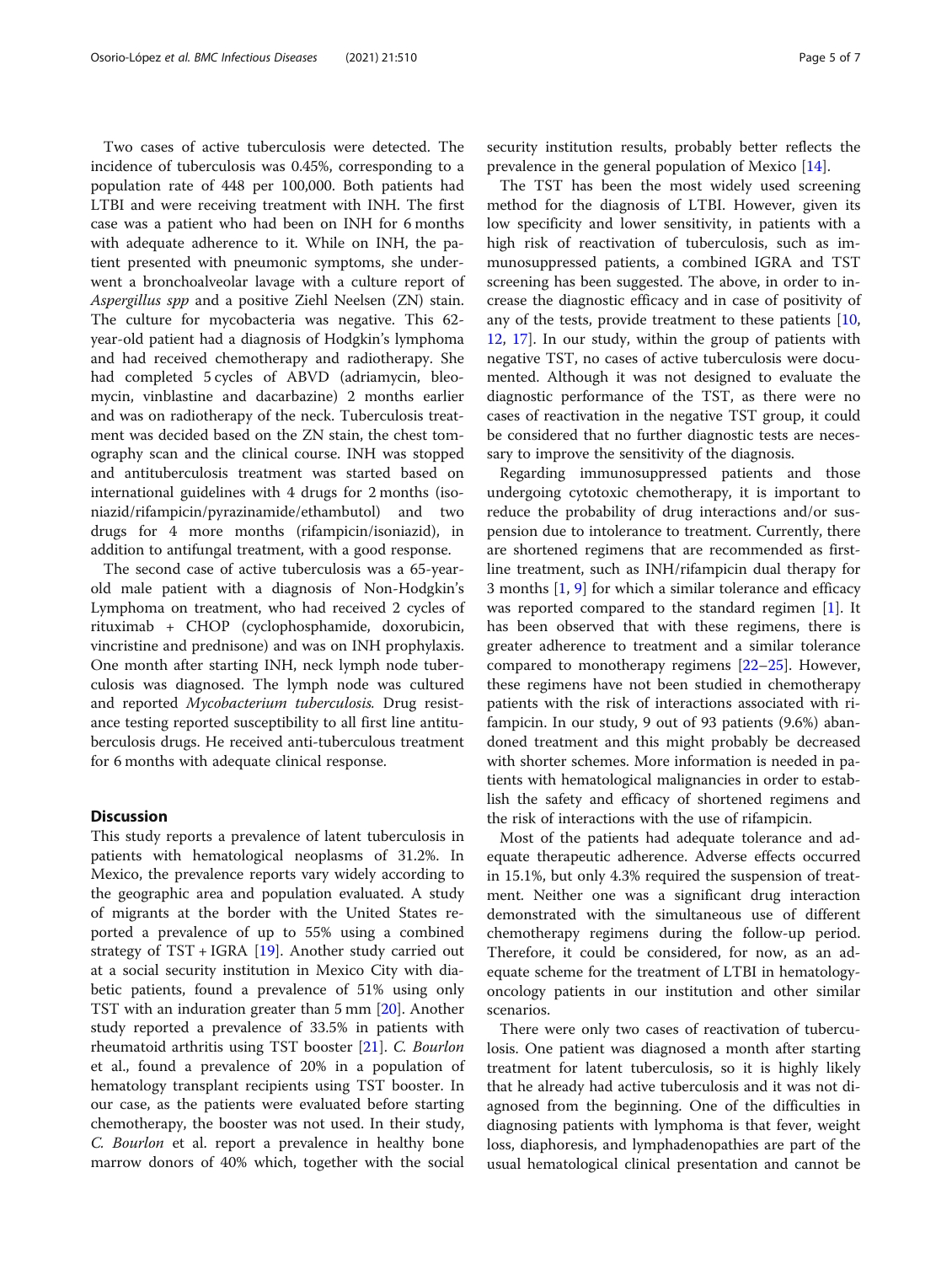used as a guide to diagnose tuberculosis. The other case reactivated 6 months after starting isoniazid, accompanied by a fungal co-infection by Aspergillus sp. Although the mycobacterial culture was not positive, the decision was to treat as tuberculosis according to clinical and radiological factors and the positive ZN stain. The fungal coinfection probably had a modulating role in the immune response of the patient and in favoring the replication and reactivation of tuberculosis.

The incidence of TB reactivation in our cohort was 0.45% in our cohort, with a population rate of 448 per 100,000, a very high rate and much higher than Mexico's reported rate of 23 per 100,000 inhabitants in 2019 [\[4](#page-6-0)]. These results highlight the relevance of continuing screening and treating LTBI in high-risk populations like patients with hematological malignancies.

Another interesting fact that showed up in our study is INH and TST shortage, that can threaten TB prevention programmes as ours. This has been reported before in many countries and is a major obstacle for successful prophylactic programmes [\[26](#page-6-0)–[28\]](#page-6-0). Our data underscore the importance of screening hematologic patients in the context of a high prevalence of LTBI and high incidence of active TB in this population, and the difficulty to achieve it.

We also found an interesting association between LTBI and consumption of unpasteurized dairy products. This finding, related to infections caused by Mycobacter-ium bovis, is frequent in developing countries [\[29](#page-6-0)] and has been well documented in Mexico [\[30\]](#page-6-0), where zoonotic tuberculosis caused by M.bovis has shown increasing trends and reported in up to 26% of isolates [[31](#page-6-0)].

This study has some limitations. It is an observational and retrospective study, with only TST as the diagnostic method to assess LTBI; no other comparisons were available because IGRAS is not available in the INCan, as in many other public institutions in Mexico. Even when patients were followed during the period of greatest risk of reactivation, it is not possible to determine whether a longer follow-up could detect more cases of tuberculosis reactivation. Another limitation is that only 37% of all hematologic patients were tested. This low TST coverage is explained by the fact that implementation of LTBI screening in the Hematology Department started slowly in 2017, and at the beginning not all patients were evaluated for TST. Secondly, during the study period, there was a shortage of TST, and no screening was done during several months. Consequently, patients in this cohort were not chosen randomly but according to the availability of the TST, and we cannot guarantee that our results reflect the whole population of our institution. We do not have the description of all the characteristics of the haematologic patients that were not tested, to compare our cohort

with, but we did compare the type of diagnosis distribution of the study group with the entire hematology population for 2017 and 2018 and patients distribution is very similar.

Despite these limitations, the close and standardized follow-up of the patients, as well as the cohort studied, provides important information about LTBI in patients with hematological neoplasms in a limited resources institution.

In conclusion, the prevalence of LTBI in patients with hematologic malignancies was 31.2%, which is within the range of prevalence reported in other similar populations in Mexico but lower than other nonimmunosuppressed Mexican cohorts. This is likely due to a lower sensitivity of TST in immunosuppressed patients. However, no tuberculosis reactivations were observed in the negative TST group, suggesting that TST is a good screening tool. Isoniazid as monotherapy for 9 months was generally well tolerated with a relatively low proportion of significant adverse effects. It is important to evaluate the feasibility of shortened treatments in this type of patients to improve adherence to treatment.

#### Abbreviations

LTBI: Latent Tuberculosis; TST: Tuberculin Skin Test; IGRAS: Interferon γ-release assays; INH: Isoniazid; PET: Positron Emission tomography; ZN: Ziehl Neelsen

#### Acknowledgements

We thank Galia Irigoyen who provided her professional translation services for the manuscript.

#### Authors' contributions

AMO, DVC, EAOL and JGT designed the study. JGT and EAOL collected the data. EAOL, DVC and AMO analyzed and interpreted the data and integrated the manuscript. All authors read and approved the final manuscript.

#### Funding

This study received no funding.

# Availability of data and materials

The datasets used and/or analysed during the current study are available from the corresponding author on reasonable request.

#### **Declarations**

#### Ethics approval and consent to participate

The study was approved by the Institutional Review Committee "Comité de Ética en Investigación" (number Rev./0014/19) of the INCan. Due to the nature of the study, being observational and retrospective, the INCan's "Comité de Ética en Investigación" waived the written informed consent. All methods were carried out in accordance with relevant guidelines and regulations.

#### Consent for publication

No applicable.

#### Competing interests

The authors declare that they have no competing interests.

#### Author details

<sup>1</sup> Faculty of Medicine, National Autonomous University of Mexico (Universidad Nacional Autonoma de México), Mexico City, Mexico. <sup>2</sup>Department of Infectious Diseases, National Cancer Institute (Institutc